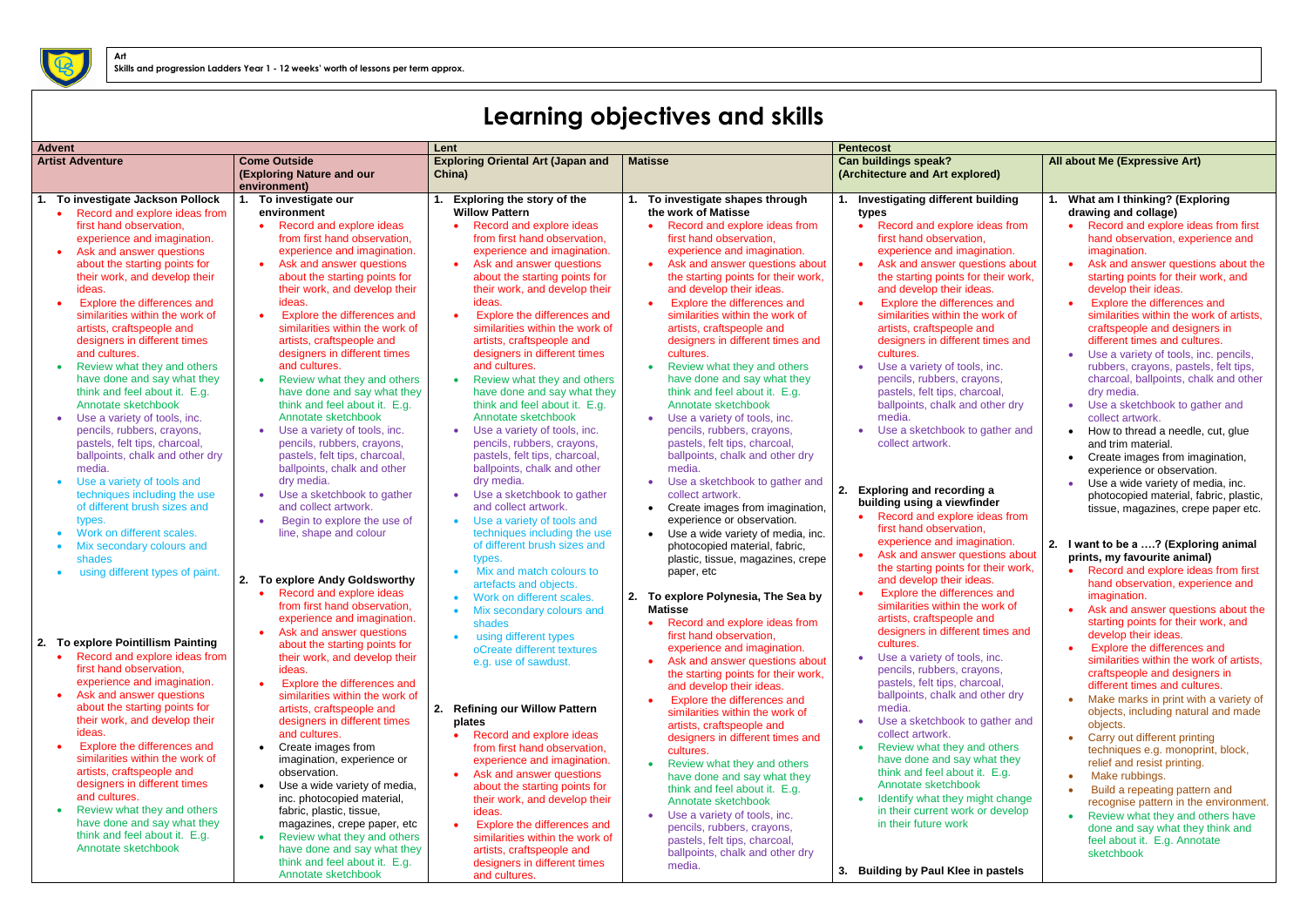- Identify what they might change in their current work or develop in their future work
- Use a variety of tools, inc. pencils, rubbers, crayons, pastels, felt tips, charcoal, ballpoints, chalk and other dry media.
- Use a variety of tools and techniques including the use of different brush sizes and types.
- Work on different scales.
- Mix secondary colours and shades
- using different type

## **3. Monet's pond**

- Record and explore ideas from first hand observation, experience and imagination.
- Ask and answer questions about the starting points for their work, and develop their ideas.
- Explore the differences and similarities within the work of artists, craftspeople and designers in different times and cultures.
- Review what they and others have done and say what they think and feel about it. E.g. Annotate sketchbook
- Identify what they might change in their current work or develop in their future work
- Use a variety of tools, inc. pencils, rubbers, crayons, pastels, felt tips, charcoal, ballpoints, chalk and other dry media.
- Use a variety of tools and techniques including the use of different brush sizes and types.
- Work on different scales.
- Mix secondary colours and shades
- using different type
- **4. To create a van Gogh (Starry Night)**
	- Record and explore ideas from first hand observation, experience and imagination.
- Review what they and others have done and say what they think and feel about it. E.g. Annotate sketchbook
- Identify what they might change in their current work or develop in their future work
- Use a variety of tools and techniques including the use of different brush sizes and types.
- Mix and match colours to artefacts and objects.
- Work on different scales.
- using different types of paint

• Identify what they might change in their current work or develop in their future work

## **3. How to make memories of leaves**

- Record and explore ideas from first hand observation, experience and imagination.
- Ask and answer questions about the starting points for their work, and develop their ideas.
- Explore the differences and similarities within the work of artists, craftspeople and designers in different times and cultures.
- **Manipulate clay in a variety** of ways, e.g. rolling, kneading and shaping.
- Explore sculpture with a range of malleable media, especially clay.
- Explore shape and form.

### **4. To take a journey outside using frottage**

- Use a sketchbook to gather and collect artwork.
- Create images from imagination, experience or observation.
- Use a wide variety of media, inc. photocopied material, fabric, plastic, tissue, magazines, crepe paper, etc

- Record and explore ideas from first hand observation, experience and imagination.
- Ask and answer questions about the starting points for their work, and develop their ideas.
- Explore the differences and similarities within the work of artists, craftspeople and designers in different times and cultures.
- Make marks in print with a variety of objects, including natural and made objects.
- Carry out different printing techniques e.g. monoprint, block, relief and resist printing.
- Make rubbings.
	- Build a repeating pattern and recognise pattern in the environment.
- Review what they and others have done and say what they think and feel about it. E.g. Annotate sketchbook
- Identify what they might change in their current work

#### **3. To explore Japanese Cherry Blossom paintings**

- Record and explore ideas from first hand observation, experience and imagination.
- Ask and answer questions about the starting points for their work, and develop their ideas.
- Explore the differences and similarities within the work of artists, craftspeople and designers in different times and cultures.
- Review what they and others have done and say what they think and feel about it. E.g. Annotate sketchbook
- Identify what they might change in their current work or develop in their future work
- Use a variety of tools, inc. pencils, rubbers, crayons, pastels, felt tips, charcoal, ballpoints, chalk and other dry media.
- Begin to explore the use of line, shape and colour
- Use a wide variety of media, inc. photocopied material, fabric, plastic, tissue, magazines, crepe paper, etc
- Record and explore io first hand observation experience and imagi
- Ask and answer ques the starting points for and develop their idea
- Explore the differenc similarities within the artists, craftspeople a designers in different cultures.
- Manipulate clay in a  $\sqrt{ }$ ways, e.g. rolling, kne shaping.
- Explore sculpture with of malleable media, e clay.
- Experiment with, construction join recycled, natural made materials.
- $\bullet$  Explore shape and form.
- $\bullet$  Review what they and have done and say w think and feel about it. Annotate sketchbook
- $\bullet$  Identify what they midentify what they midentify change change of  $\bullet$ in their current work or in their future work

#### **4. To investigate A Geat Wave by Kanazawa**

- Record and explore ideas from first hand observation, experience and imagination.
- Ask and answer questions about the starting points for their work, and develop their ideas.
- Explore the differences and similarities within the work of

#### **3. To explore the painting of Icarus, by Matisse**

- Record and explore ideas from first hand observation, experience and imagination.
- Ask and answer questions about the starting points for their work, and develop their ideas.
- Explore the differences and similarities within the work of artists, craftspeople and designers in different times and cultures.
- Review what they and others have done and say what they think and feel about it. E.g. Annotate sketchbook
- Use a variety of tools, inc. pencils, rubbers, crayons, pastels, felt tips, charcoal, ballpoints, chalk and other dry media.
- Use a sketchbook to gather and collect artwork.
- Use a variety of tools and techniques including the use of different brush sizes and types.
- Work on different scales.
- using different types of paint

## **4. Matisse Sculpture**

- Record and explore ideas from first hand observation, experience and imagination.
- Ask and answer questions about the starting points for their work, and develop their ideas.
- Explore the differences and similarities within the work of artists, craftspeople and designers in different times and cultures.
- Review what they and others have done and say what they think and feel about it. E.g. Annotate sketchbook
- Use a variety of tools, inc. pencils, rubbers, crayons, pastels, felt tips, charcoal, ballpoints, chalk and other dry media.
- Record and explore ideas from first hand observation, experience and imagi
- Ask and answer quest the starting points for and develop their idea
- $\bullet$  Explore the differences similarities within the artists, craftspeople a designers in different cultures.
- Use a variety of tools pencils, rubbers, cray pastels, felt tips, char ballpoints, chalk and media.
- $\bullet$  Use a sketchbook to collect artwork.
- Create images from in experience or observa
- Use a wide variety of photocopied material. plastic, tissue, magazi paper, etc
- $\bullet$  Review what they and have done and say w think and feel about it. Annotate sketchbook
- $\bullet$  Identify what they might in their current work or in their future work

# **4.** Designing a tile using cl

• Identify what they might change in their current work or develop in their

| ination.     |    | future work                              |
|--------------|----|------------------------------------------|
| stions about |    |                                          |
| their work,  |    |                                          |
| as.          |    |                                          |
| es and:      | 3. | I love to eat ? (Pop Art explores food)  |
| work of      |    | Record and explore ideas from first      |
| ınd          |    | hand observation, experience and         |
| times and    |    | imagination.                             |
|              |    | Ask and answer questions about the       |
|              |    | starting points for their work, and      |
| , inc.       |    | develop their ideas.                     |
| ons,         |    | Explore the differences and              |
| coal,        |    | similarities within the work of artists, |
| other dry    |    |                                          |
|              |    | craftspeople and designers in            |
| gather and   |    | different times and cultures.            |
|              |    | Use a variety of tools and techniques    |
| magination,  |    | including the use of different brush     |
| ation.       |    | sizes and types.                         |
| media, inc.  |    | Mix and match colours to artefacts       |
| , fabric,    |    | and objects.                             |
| zines, crepe |    | Work on different scales.                |
|              |    | Mix secondary colours and shades         |
| d others     |    | using different types of paint.          |
| hat they     |    | Create different textures e.g. use of    |
| t. $E.g.$    |    | sawdust.                                 |
|              |    |                                          |
|              |    |                                          |
| ght change   |    |                                          |
| or develop   | 4. | What we love to do? (Summer              |
|              |    | collaborative collage.)                  |
|              |    | Record and explore ideas from first      |
| lay          |    | hand observation, experience and         |
| deas from    |    | imagination.                             |
| ì,           |    | Ask and answer questions about the       |
| ination.     |    | starting points for their work, and      |
| stions about |    | develop their ideas.                     |
| their work,  |    | Explore the differences and              |
| as.          |    | similarities within the work of artists, |
| es and:      |    |                                          |
| work of      |    | craftspeople and designers in            |
| เทd          |    | different times and cultures.            |
| times and    |    | Create images from imagination,          |
|              |    | experience or observation.               |
| variety of   |    | Use a wide variety of media, inc.        |
| eading and   |    | photocopied material, fabric, plastic,   |
|              |    | tissue, magazines, crepe paper, etc      |
| h a range    |    | Work on their own, and                   |
| specially    |    | collaboratively with others, on          |
|              |    | projects in 2 and 3 dimensions and       |
|              |    | on different scales.                     |
| struct and   |    |                                          |
| and man-     | 5. | Reviewing and refining our summer        |
|              |    | collage                                  |
| rm.          |    | Record and explore ideas from first      |
| d others     |    | hand observation, experience and         |
| hat they     |    | imagination.                             |
| t. E.g.      |    | Ask and answer questions about the       |
|              |    | starting points for their work, and      |
| ght change   |    | develop their ideas.                     |
| or develop   |    |                                          |
|              |    | Explore the differences and              |
|              |    | similarities within the work of artists, |
|              |    | craftspeople and designers in            |
|              |    | different times and cultures.            |
|              |    |                                          |
|              |    |                                          |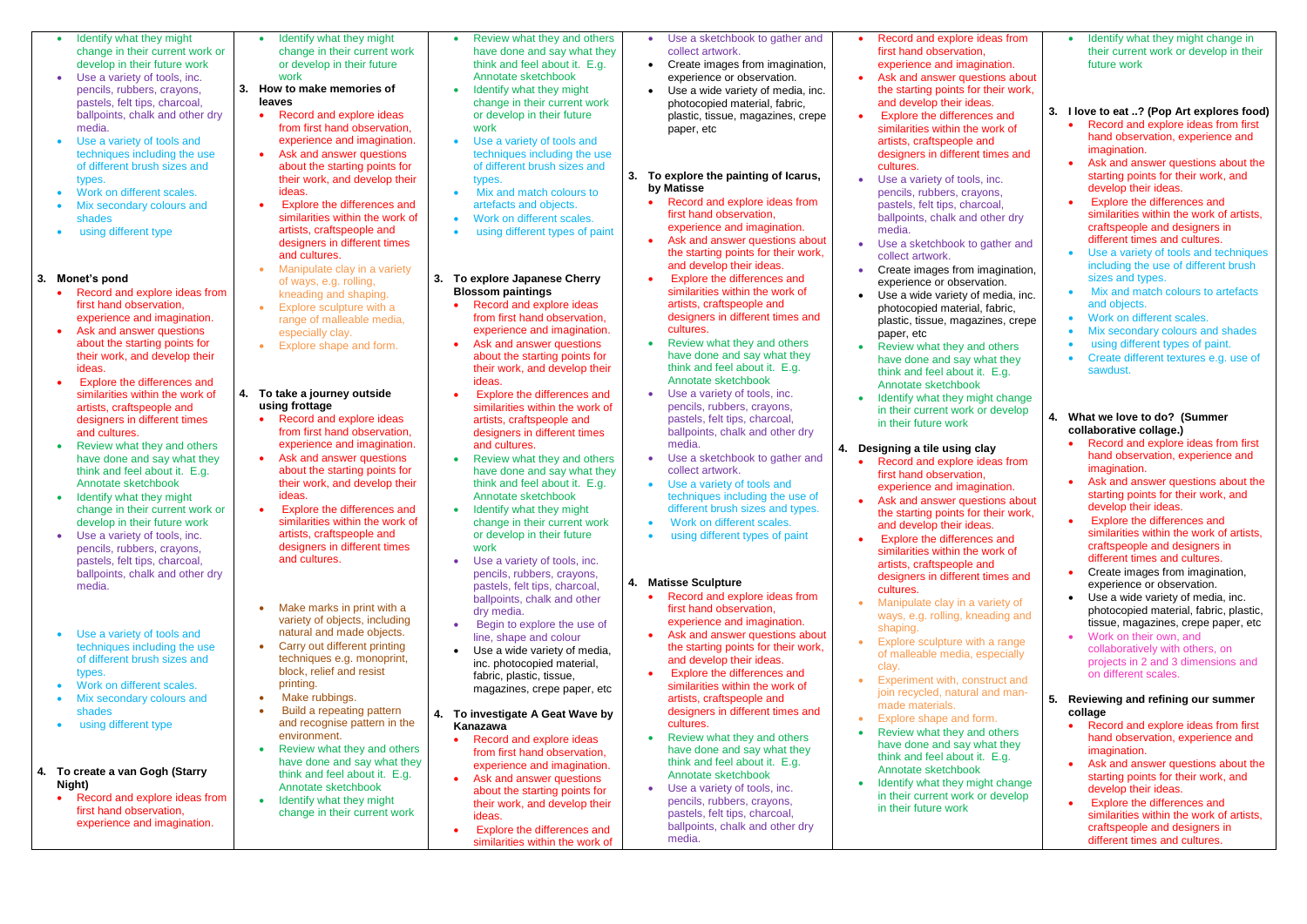|    | Ask and answer questions                      |    | or develop in their future                |    | artists, craftspeople and                                      |    |           | Use a sketchbook to gather and      |    | 5. Painting our tile                        |
|----|-----------------------------------------------|----|-------------------------------------------|----|----------------------------------------------------------------|----|-----------|-------------------------------------|----|---------------------------------------------|
|    | about the starting points for                 |    | work                                      |    | designers in different times                                   |    |           | collect artwork.                    |    | Record and explore ide                      |
|    | their work, and develop their                 |    |                                           |    | and cultures.                                                  |    |           | Explore sculpture with a range      |    | first hand observation,                     |
|    | ideas.                                        |    |                                           |    | Review what they and others                                    |    |           | of malleable media, especially      |    | experience and imagina                      |
|    | Explore the differences and                   |    |                                           |    | have done and say what they                                    |    |           | clay.                               |    | Ask and answer questie                      |
|    | similarities within the work of               |    | 5. To explore drawing                     |    | think and feel about it. E.g.                                  |    |           | Experiment with, construct and      |    | the starting points for th                  |
|    | artists, craftspeople and                     |    | Record and explore ideas                  |    | Annotate sketchbook                                            |    |           | join recycled, natural and man-     |    | and develop their ideas                     |
|    | designers in different times                  |    | from first hand observation,              |    | Identify what they might                                       |    |           | made materials.                     |    | <b>Explore the differences</b><br>$\bullet$ |
|    | and cultures.                                 |    | experience and imagination.               |    | change in their current work                                   |    |           | Explore shape and form.             |    | similarities within the w                   |
|    | Review what they and others<br>$\bullet$      |    | Ask and answer questions                  |    | or develop in their future                                     |    |           |                                     |    | artists, craftspeople and                   |
|    | have done and say what they                   |    | about the starting points for             |    | work                                                           |    |           |                                     |    | designers in different tir                  |
|    | think and feel about it. E.g.                 |    | their work, and develop their             |    | Create images from                                             |    |           |                                     |    | cultures.                                   |
|    | Annotate sketchbook                           |    | ideas.                                    |    | imagination, experience or                                     | 5. |           | <b>Refining sculpture</b>           |    | Use a variety of tools a                    |
|    |                                               |    | Explore the differences and               |    | observation.                                                   |    |           | Record and explore ideas from       |    | techniques including th                     |
|    |                                               |    | similarities within the work of           |    | Use a wide variety of media,                                   |    |           | first hand observation,             |    | different brush sizes ar                    |
|    |                                               |    | artists, craftspeople and                 |    | inc. photocopied material,                                     |    |           | experience and imagination.         |    | Work on different scale                     |
|    | Identify what they might<br>$\bullet$         |    | designers in different times              |    | fabric, plastic, tissue,                                       |    |           | Ask and answer questions about      |    | Mix secondary colours                       |
|    | change in their current work or               |    | and cultures.                             |    | magazines, crepe paper, etc                                    |    |           | the starting points for their work, |    | shades                                      |
|    | develop in their future work.                 |    | Use a variety of tools, inc.<br>$\bullet$ |    |                                                                |    |           | and develop their ideas.            |    | using different type                        |
|    | Use a variety of tools and<br>$\bullet$       |    | pencils, rubbers, crayons,                | 5. | To explore Oriental Art                                        |    |           | Explore the differences and         |    |                                             |
|    | techniques including the use                  |    | pastels, felt tips, charcoal,             |    | through printmaking                                            |    |           | similarities within the work of     |    | Review what they and                        |
|    | of different brush sizes and                  |    | ballpoints, chalk and other               |    | Record and explore ideas                                       |    |           | artists, craftspeople and           |    | have done and say wha                       |
|    | types.                                        |    | dry media.                                |    | from first hand observation,                                   |    |           | designers in different times and    |    | think and feel about it.                    |
|    | Using different types of paint.<br>$\bullet$  |    | Use a sketchbook to gather<br>$\bullet$   |    | experience and imagination.                                    |    |           | cultures.                           |    | Annotate sketchbook                         |
|    | Create different textures e.g.                |    | and collect artwork.                      |    | Ask and answer questions                                       |    |           | Review what they and others         |    |                                             |
|    | use of sawdust.                               |    | Begin to explore the use of<br>$\bullet$  |    |                                                                |    |           | have done and say what they         | 6. | Investigating a building tl                 |
|    |                                               |    | line, shape and colour                    |    | about the starting points for<br>their work, and develop their |    |           | think and feel about it. E.g.       |    | the work of Piet Mondriar                   |
|    |                                               |    | Review what they and others               |    | ideas.                                                         |    |           | Annotate sketchbook                 |    | Record and explore ide                      |
|    |                                               |    | have done and say what they               |    |                                                                |    |           | Use a variety of tools, inc.        |    | first hand observation,                     |
| 5. | <b>Frieda Kahlo Portraits</b>                 |    | think and feel about it. E.g.             |    | Explore the differences and                                    |    |           | pencils, rubbers, crayons,          |    | experience and imagina                      |
|    | Record and explore ideas from                 |    | Annotate sketchbook                       |    | similarities within the work of                                |    |           | pastels, felt tips, charcoal,       |    | Ask and answer question                     |
|    | first hand observation,                       |    | Identify what they might                  |    | artists, craftspeople and                                      |    |           | ballpoints, chalk and other dry     |    | the starting points for th                  |
|    | experience and imagination.                   |    | change in their current work              |    | designers in different times                                   |    |           | media.                              |    | and develop their ideas                     |
|    | Ask and answer questions                      |    | or develop in their future                |    | and cultures.                                                  |    |           | Use a sketchbook to gather and      |    | <b>Explore the difference:</b>              |
|    | about the starting points for                 |    | work                                      |    | Review what they and others                                    |    |           | collect artwork.                    |    | similarities within the w                   |
|    | their work, and develop their                 |    |                                           |    | have done and say what they                                    |    |           |                                     |    | artists, craftspeople and                   |
|    | ideas.                                        |    |                                           |    | think and feel about it. E.g.                                  |    |           | Explore sculpture with a range      |    | designers in different tir                  |
|    | Explore the differences and                   |    |                                           |    | Annotate sketchbook                                            |    |           | of malleable media, especially      |    | cultures.                                   |
|    | similarities within the work of               | 6. | <b>Exploring a group collage</b>          |    | Identify what they might                                       |    |           | clay.                               |    | <b>Experiment with, constil</b>             |
|    | artists, craftspeople and                     |    | Record and explore ideas                  |    | change in their current work                                   |    |           | Experiment with, construct and      |    | join recycled, natural ar                   |
|    | designers in different times                  |    | from first hand observation,              |    | or develop in their future                                     |    |           | join recycled, natural and man-     |    | made materials.                             |
|    | and cultures.                                 |    | experience and imagination.               |    | work                                                           |    |           | made materials.                     |    | Explore shape and forn<br>$\bullet$         |
|    | Use a wide variety of media,<br>$\bullet$     |    | Ask and answer questions<br>$\bullet$     |    | Make marks in print with a                                     |    |           | Explore shape and form.             |    | Review what they and<br>$\bullet$           |
|    | inc. photocopied material,                    |    | about the starting points for             |    | variety of objects, including                                  |    |           |                                     |    | have done and say wha                       |
|    | fabric, plastic, tissue,                      |    | their work, and develop their             |    | natural and made objects.                                      |    |           | 6. Matisse Fruit                    |    | think and feel about it.                    |
|    | magazines, crepe paper, etc                   |    | ideas.                                    |    | Carry out different printing                                   |    |           | Record and explore ideas from       |    | Annotate sketchbook                         |
|    | Use a variety of tools and<br>$\bullet$       |    | Explore the differences and               |    | techniques e.g. monoprint,                                     |    |           | first hand observation,             |    |                                             |
|    | techniques including the use                  |    | similarities within the work of           |    | block, relief and resist                                       |    |           | experience and imagination.         |    |                                             |
|    | of different brush sizes and                  |    | artists, craftspeople and                 |    | printing.                                                      |    |           | Ask and answer questions about      |    |                                             |
|    | types.                                        |    | designers in different times              |    | Build a repeating pattern                                      |    |           | the starting points for their work, |    |                                             |
|    | Mix and match colours to<br>$\bullet$         |    | and cultures.                             |    | and recognise pattern in the                                   |    |           | and develop their ideas.            |    |                                             |
|    | artefacts and objects.                        |    | Use a variety of tools, inc.<br>$\bullet$ |    | environment.                                                   |    |           | Explore the differences and         |    |                                             |
|    |                                               |    | pencils, rubbers, crayons,                |    |                                                                |    |           | similarities within the work of     |    |                                             |
|    | Mix secondary colours and<br>$\bullet$        |    | pastels, felt tips, charcoal,             |    |                                                                |    |           | artists, craftspeople and           |    |                                             |
|    | shades                                        |    | ballpoints, chalk and other               |    |                                                                |    |           | designers in different times and    |    |                                             |
|    | <b>Create different textures</b><br>$\bullet$ |    | dry media.                                | 6. | To refine our printmaking                                      |    |           | cultures.                           |    |                                             |
|    | Review what they and others<br>$\bullet$      |    | Use a sketchbook to gather<br>$\bullet$   |    | Record and explore ideas                                       |    |           | Review what they and others         |    |                                             |
|    | have done and say what they                   |    | and collect artwork.                      |    | from first hand observation,                                   |    |           | have done and say what they         |    |                                             |
|    | think and feel about it. E.g.                 |    |                                           |    | experience and imagination.                                    |    |           | think and feel about it. E.g.       |    |                                             |
|    | Annotate sketchbook                           |    | Begin to explore the use of               |    | Ask and answer questions                                       |    |           | Annotate sketchbook                 |    |                                             |
|    |                                               |    | line, shape and colour                    |    | about the starting points for                                  |    | $\bullet$ | Identify what they might change     |    |                                             |

• Create images from

imagination, experience or

observation.

| ore ideas from<br>ation,<br>imagination.<br>questions about<br>ts for their work,<br>ir ideas.<br>erences and<br>n the work of<br>ple and<br>erent times and<br>tools and<br>ding the use of<br>izes and types.<br>t scales.<br>olours and                                                                                                                  |    | Create images from imagination,<br>experience or observation.<br>Use a wide variety of media, inc.<br>photocopied material, fabric, plastic,<br>tissue, magazines, crepe paper, etc<br>Work on their own, and<br>collaboratively with others, on<br>projects in 2 and 3 dimensions and<br>on different scales.<br>Review what they and others have<br>done and say what they think and<br>feel about it. E.g. Annotate<br>sketchbook<br>Identify what they might change in<br>their current work or develop in their<br>future work                                                                                                                                                                                                                                                                                                 |
|-------------------------------------------------------------------------------------------------------------------------------------------------------------------------------------------------------------------------------------------------------------------------------------------------------------------------------------------------------------|----|-------------------------------------------------------------------------------------------------------------------------------------------------------------------------------------------------------------------------------------------------------------------------------------------------------------------------------------------------------------------------------------------------------------------------------------------------------------------------------------------------------------------------------------------------------------------------------------------------------------------------------------------------------------------------------------------------------------------------------------------------------------------------------------------------------------------------------------|
| ype<br>y and others<br>ay what they<br>out it. E.g.<br>book<br>ding through<br>ndrian<br>ore ideas from<br>ation,<br>magination.<br>questions about<br>ts for their work,<br>ir ideas.<br>erences and<br>่ the work of<br>ple and<br>erent times and<br>construct and<br>tural and man-<br>nd form.<br>y and others<br>ay what they<br>out it. E.g.<br>book | 6. | What is different in the summer?<br>(Looking at the changes in our<br>outside environment in the Summer)<br>Record and explore ideas from first<br>hand observation, experience and<br>imagination.<br>Ask and answer questions about the<br>starting points for their work, and<br>develop their ideas.<br>Explore the differences and<br>similarities within the work of artists,<br>craftspeople and designers in<br>different times and cultures.<br>Review what they and others have<br>done and say what they think and<br>feel about it. E.g. Annotate<br>sketchbook<br>Use a variety of tools, inc. pencils,<br>rubbers, crayons, pastels, felt tips,<br>charcoal, ballpoints, chalk and other<br>dry media.<br>Use a sketchbook to gather and<br>collect artwork.<br>Begin to explore the use of line,<br>shape and colour |

their work, and develop their

ideas.

• Explore the differences and similarities within the work of in their current work or develop

in their future work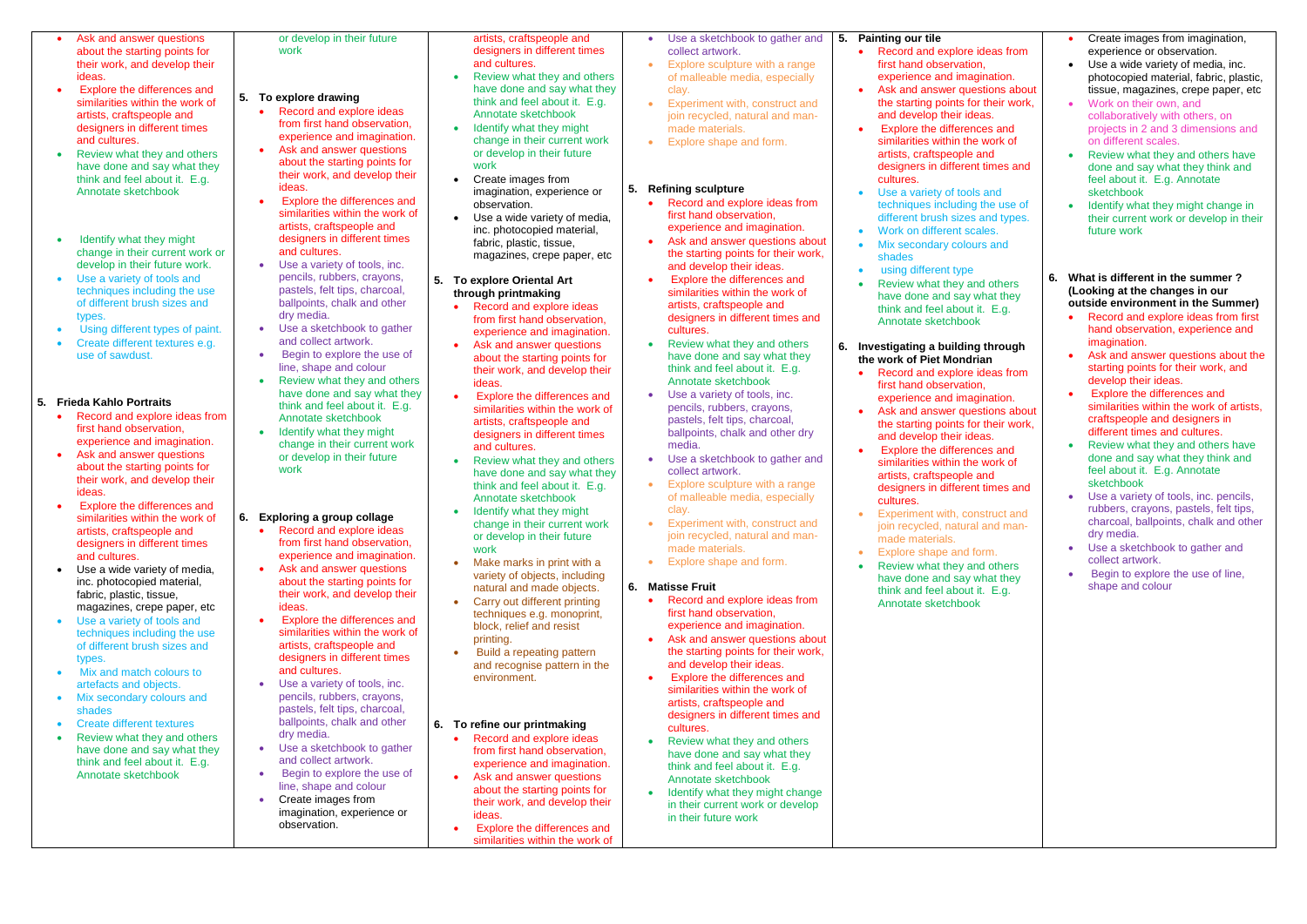| Identify what they might<br>change in their current work or<br>develop in their future work.<br>6. Flowers by Georgia O'Keefe<br>Record and explore ideas from<br>first hand observation,<br>experience and imagination.<br>Ask and answer questions<br>about the starting points for<br>their work, and develop their<br>ideas.<br>Explore the differences and<br>similarities within the work of<br>artists, craftspeople and<br>designers in different times<br>and cultures.<br>Use a variety of tools and<br>techniques including the use<br>of different brush sizes and<br>types.<br>Mix and match colours to<br>artefacts and objects.<br>Mix secondary colours and<br>shades<br>using different types of paint.<br>Use a wide variety of media,<br>inc. photocopied material,<br>fabric, plastic, tissue,<br>magazines, crepe paper, etc<br>Review what they and others<br>have done and say what they<br>think and feel about it. E.g.<br>Annotate sketchbook<br>Identify what they might<br>change in their current work or<br>develop in their future work. | Use a wide variety of media,<br>inc. photocopied material,<br>fabric, plastic, tissue,<br>magazines, crepe paper, etc<br>Review what they and others<br>have done and say what they<br>think and feel about it. E.g.<br>Annotate sketchbook<br>Identify what they might<br>$\bullet$<br>change in their current work<br>or develop in their future<br>work | artists, craftspeople and<br>designers in different times<br>and cultures.<br>Review what they and others<br>have done and say what they<br>think and feel about it. E.g.<br>Annotate sketchbook<br>Identify what they might<br>change in their current work<br>or develop in their future<br>work<br>Make marks in print with a<br>$\bullet$<br>variety of objects, including<br>natural and made objects.<br>Carry out different printing<br>techniques e.g. monoprint,<br>block, relief and resist<br>printing.<br>Build a repeating pattern<br>and recognise pattern in the<br>environment. | Use a variety of tools and<br>techniques including the use of<br>different brush sizes and types.<br>Mix and match colours to<br>$\bullet$<br>artefacts and objects.<br>Work on different scales.<br>$\bullet$<br>Mix secondary colours and<br>shades<br>using different types of paint.<br>$\bullet$ |                                                                                                                                                          |                                                                                                      |
|-------------------------------------------------------------------------------------------------------------------------------------------------------------------------------------------------------------------------------------------------------------------------------------------------------------------------------------------------------------------------------------------------------------------------------------------------------------------------------------------------------------------------------------------------------------------------------------------------------------------------------------------------------------------------------------------------------------------------------------------------------------------------------------------------------------------------------------------------------------------------------------------------------------------------------------------------------------------------------------------------------------------------------------------------------------------------|------------------------------------------------------------------------------------------------------------------------------------------------------------------------------------------------------------------------------------------------------------------------------------------------------------------------------------------------------------|-------------------------------------------------------------------------------------------------------------------------------------------------------------------------------------------------------------------------------------------------------------------------------------------------------------------------------------------------------------------------------------------------------------------------------------------------------------------------------------------------------------------------------------------------------------------------------------------------|-------------------------------------------------------------------------------------------------------------------------------------------------------------------------------------------------------------------------------------------------------------------------------------------------------|----------------------------------------------------------------------------------------------------------------------------------------------------------|------------------------------------------------------------------------------------------------------|
|                                                                                                                                                                                                                                                                                                                                                                                                                                                                                                                                                                                                                                                                                                                                                                                                                                                                                                                                                                                                                                                                         |                                                                                                                                                                                                                                                                                                                                                            |                                                                                                                                                                                                                                                                                                                                                                                                                                                                                                                                                                                                 | <b>#BTK and Links with other subjects</b>                                                                                                                                                                                                                                                             |                                                                                                                                                          |                                                                                                      |
| # BTK Nature and God (Starry Night,<br>Flowers by Georgia O'Keefe and<br>Monet's Lilly pond)                                                                                                                                                                                                                                                                                                                                                                                                                                                                                                                                                                                                                                                                                                                                                                                                                                                                                                                                                                            | #BTK Taking care of our environment                                                                                                                                                                                                                                                                                                                        |                                                                                                                                                                                                                                                                                                                                                                                                                                                                                                                                                                                                 | # Matisse's work and looking at Nature                                                                                                                                                                                                                                                                |                                                                                                                                                          | # BTK How can I make myself a follower of<br>Christ in my actions                                    |
|                                                                                                                                                                                                                                                                                                                                                                                                                                                                                                                                                                                                                                                                                                                                                                                                                                                                                                                                                                                                                                                                         |                                                                                                                                                                                                                                                                                                                                                            |                                                                                                                                                                                                                                                                                                                                                                                                                                                                                                                                                                                                 | <b>Key Vocabulary</b>                                                                                                                                                                                                                                                                                 |                                                                                                                                                          |                                                                                                      |
| Shapes, lines, sketch, delicate, simple, bold,<br>thin, subtle, contrasting, dramatic, rough,<br>smooth, uneven, swirling, flowing, vibrant,<br>colourful and bright                                                                                                                                                                                                                                                                                                                                                                                                                                                                                                                                                                                                                                                                                                                                                                                                                                                                                                    | Composition, symmetrical, asymetrical,<br>elements, repetition, rhythm, unity, pattern,<br>frottage, scratchy, surface, soft, foliage, range<br>texture.                                                                                                                                                                                                   | Ceramic, figures, lacquer, silk, scrolls, hanging<br>scrolls, calligraphy, Buddhist, landscape,<br>decoration, culture, Japanese, nature,<br>printmaking, kimono, collage                                                                                                                                                                                                                                                                                                                                                                                                                       | Colourful, modern, primary colours, secondary<br>colours, organic, tone, outline,                                                                                                                                                                                                                     | Architecture, designers, design,<br>architect, buildings, space, materials,<br>sculpture, purpose of buildings,<br>skyscape, abstract, graceful, simple, | Bold, colourful, creative, daring, dazzling,<br>deeply thoughtul, delicate, dreamlike,<br>energetic, |

| # DTK How can<br>I make myself a follower of<br>f |
|---------------------------------------------------|

| # BTK How can I make myself a follower of<br>Christ in my actions |
|-------------------------------------------------------------------|
|                                                                   |

| ıgn,<br>naterials, | Bold, colourful, creative, daring, dazzling,<br>deeply thoughtul, delicate, dreamlike, |
|--------------------|----------------------------------------------------------------------------------------|
| ומc.<br>, simple,  | energetic,                                                                             |
|                    |                                                                                        |